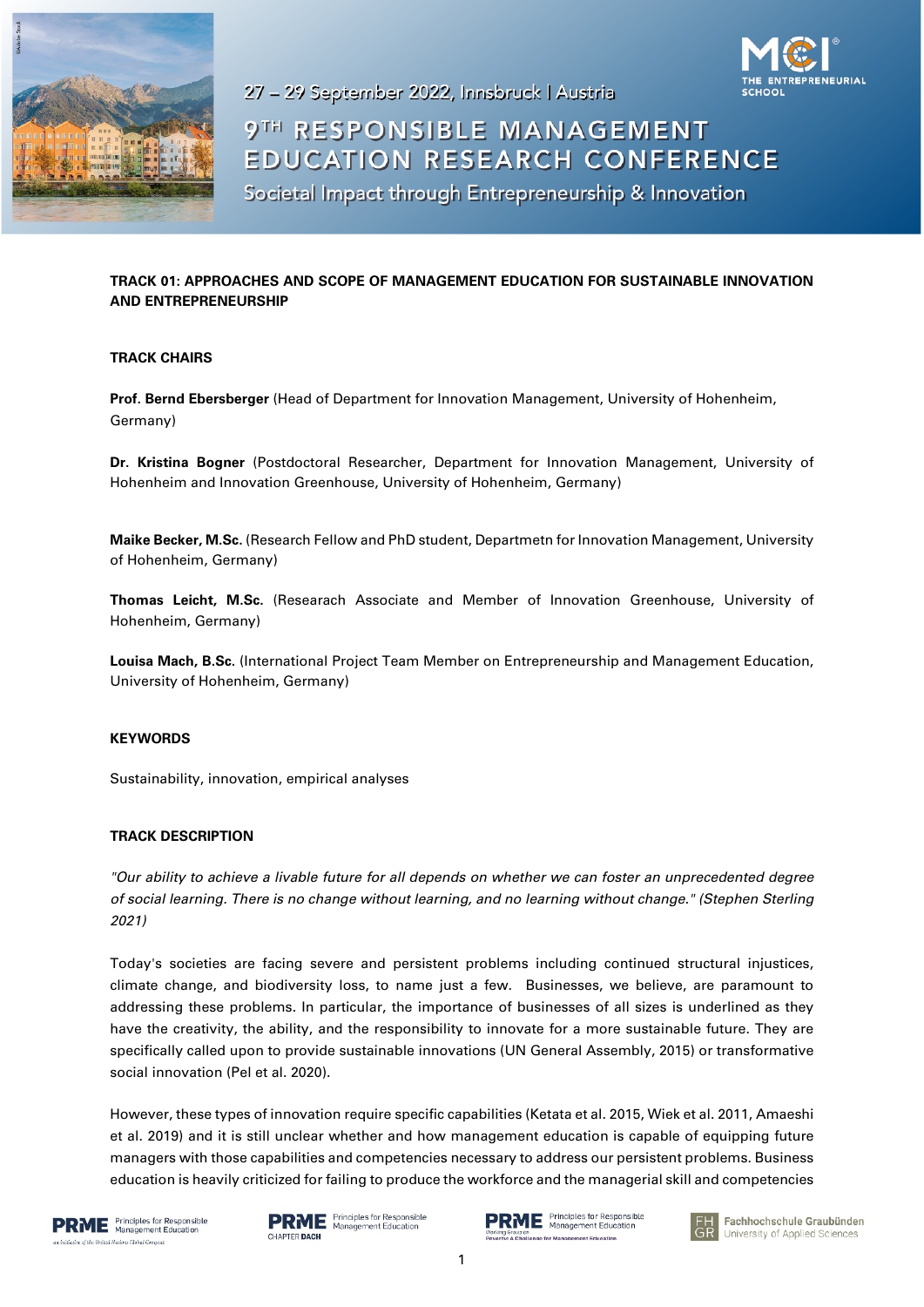

27 - 29 September 2022, Innsbruck | Austria 9TH RESPONSIBLE MANAGEMENT **EDUCATION RESEARCH CONFERENCE** Societal Impact through Entrepreneurship & Innovation

needed to meet the demands of the 21st century (Longmore et al., 2018) and the link between management education and sustainable innovation and entrepreneurship is grossly underestimated and not sufficiently addressed in the academic literature (Stål & Babri, 2020).

To address this, in this track we want to shed light into the content and the way management education addresses sustainable innovation and entrepreneurship.

We are looking for contributions based on empirical evidence (qualitative or quantitative) that goes beyond the analysis of single good practice case studies of courses and study programs.

#### **The key questions could be:**

- How intensely is sustainable innovation and entrepreneurship included in Bachelor, Master, PhD or Executive Education programs?
- How does teaching managers about sustainable innovation and entrepreneurship affect their decision making?
- What are the topics related to sustainable innovation and entrepreneurship that (future) managers are exposed to during their education? Do contexts differ?
- How are managers exposed to sustainable innovation and entrepreneurship? What didactical tools do educators use in their approaches to teach about sustainable innovation and entrepreneurship?
- What are the goals universities, departments, or schools have for educating for sustainable innovation and entrepreneurship?

#### **REFERENCES**

- Amaeshi, K., Muthuri, J. N., & Ogbechie, C. (2019). Incorporating sustainability in management education: An interdisciplinary approach. In *Incorporating Sustainability in Management Education: An Interdisciplinary Approach*. https://doi.org/10.1007/978-3-319-98125-3
- Berchin, I. I., de Aguiar Dutra, A. R., & Guerra, J. B. S. O. de A. (2021). How do higher education institutions promote sustainable development? A literature review. *Sustainable Development*, *29*(6), 1204– 1222.
- Cuesta-Claros, A., Malekpour, S., Raven, R., & Kestin, T. (2021). Understanding the roles of universities for sustainable development transformations: A framing analysis of university models. *Sustainable Development*. https://doi.org/10.1002/SD.2247
- Gardner, C. J., Thierry, A., Rowlandson, W., & Steinberger, J. K. (2021). From publications to public actions: The role of universities in facilitating academic advocacy and activism in the climate and ecological emergency. *Frontiers in Sustainability*, *2*, 42.



**RME** Principles for Responsible CHAPTER DACH